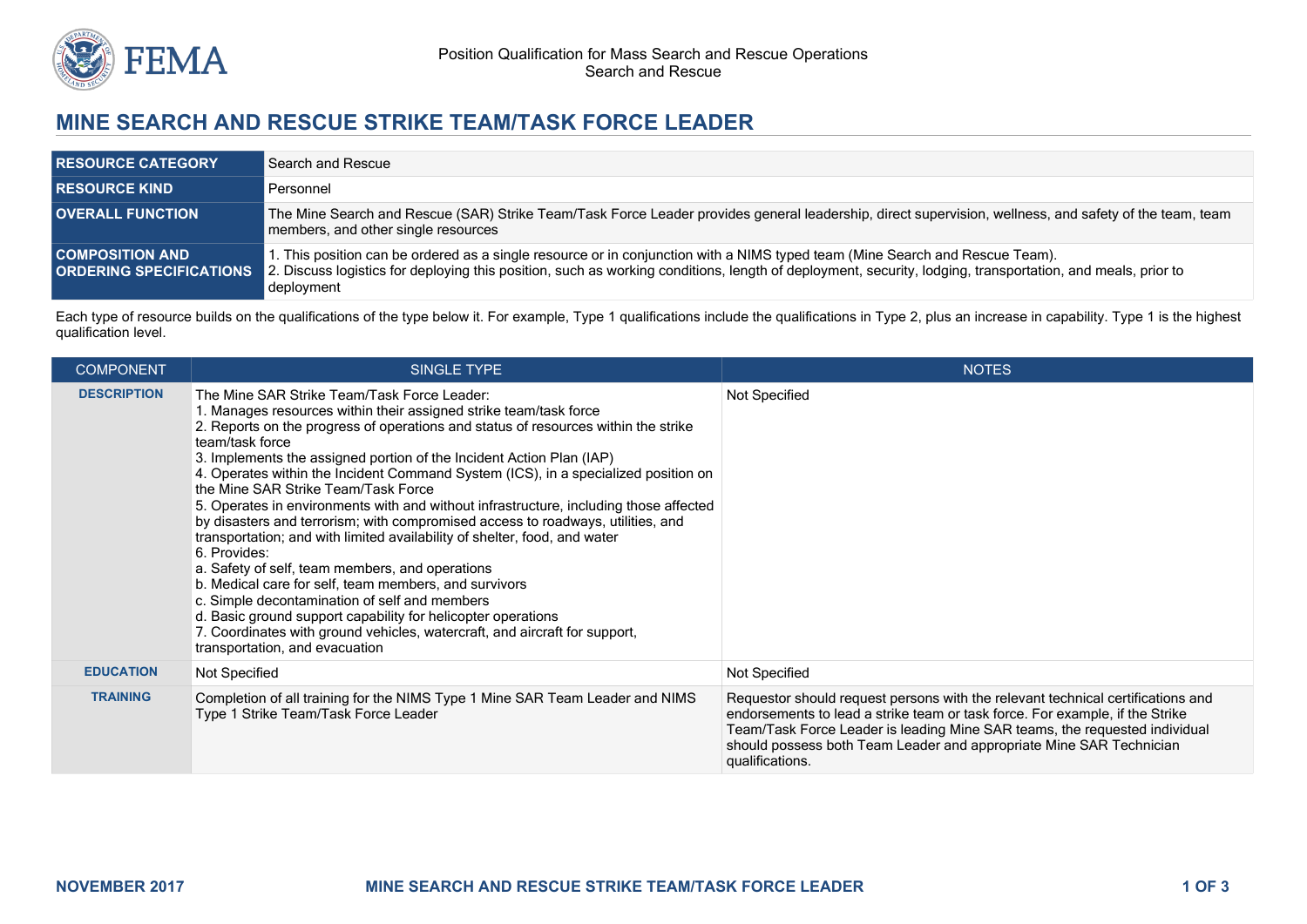

| <b>COMPONENT</b>                                                                            | <b>SINGLE TYPE</b>                                                                                                                                                                                                                                                                                                                                                                                                                                                                                                                                                                                                                                                                                                                                                                                                                          | <b>NOTES</b>                                                                                                                                                                                                                                                               |
|---------------------------------------------------------------------------------------------|---------------------------------------------------------------------------------------------------------------------------------------------------------------------------------------------------------------------------------------------------------------------------------------------------------------------------------------------------------------------------------------------------------------------------------------------------------------------------------------------------------------------------------------------------------------------------------------------------------------------------------------------------------------------------------------------------------------------------------------------------------------------------------------------------------------------------------------------|----------------------------------------------------------------------------------------------------------------------------------------------------------------------------------------------------------------------------------------------------------------------------|
| <b>EXPERIENCE</b>                                                                           | Knowledge, Skills, and Abilities:<br>1. Knowledge of the Emergency Management Assistance Compact (EMAC)<br>deployment process<br>2. Knowledge of Mine SAR and associated hazards<br>3. Completion of a Strike Team/Task Force Leader position task book or equivalent<br>Authority Having Jurisdiction (AHJ) documentation<br>4. Comprehensive knowledge of operations, tactics, strategy, and safety<br>considerations specific to the mitigation of the exercise, planned event, or incident<br>5. Provision of oversight and supervision within a respective area to ensure the<br>objectives established for their area are accomplished<br>AHJ-validated experience demonstrating the following:<br>1. Incident management<br>2. Operations at an incident or exercise as Mine SAR Team Leader and Strike Team<br>or Task Force Leader | The National Fire Protection Association (NFPA) 1006: Standard for Technical<br>Rescuer Professional Qualifications and NFPA 1670: Standard on Operations and<br>Training for Technical Search and Rescue Incidents address knowledge, skills, and<br>abilities standards. |
| <b>PHYSICAL/MEDICAL</b><br><b>FITNESS</b>                                                   | 1. Arduous<br>2. Meets minimum physical fitness and swimming standards, in accordance with the<br>AHJ's Job Related Physical Ability Test (JRPAT)<br>3. Maintains AHJ-determined physical fitness standards suitable for the environment<br>and typing<br>4. Maintains immunizations in accordance with the U.S. Department of Health and<br>Human Services Centers for Disease Control's recommended adult immunization<br>schedule for the United States of America                                                                                                                                                                                                                                                                                                                                                                       | The NIMS Guideline for the National Qualification System (NQS) defines<br>Physical/Medical Fitness levels for NIMS positions.                                                                                                                                              |
| <b>CURRENCY</b>                                                                             | 1. Functions in this position during an operational incident, planned event,<br>participation in exercise, drill, or simulation once every three years<br>2. Background checks as applicable law permits or requires                                                                                                                                                                                                                                                                                                                                                                                                                                                                                                                                                                                                                        | Provider must carry out and use any background checks as applicable law specifies.<br>This may include a background check completed within past 12 months; sex-<br>offender registry check; and a local, state, and a local, state, and national criminal<br>history.      |
| <b>PROFESSIONAL AND</b><br><b>TECHNICAL</b><br><b>LICENSES AND</b><br><b>CERTIFICATIONS</b> | Not Specified                                                                                                                                                                                                                                                                                                                                                                                                                                                                                                                                                                                                                                                                                                                                                                                                                               | Not Specified                                                                                                                                                                                                                                                              |